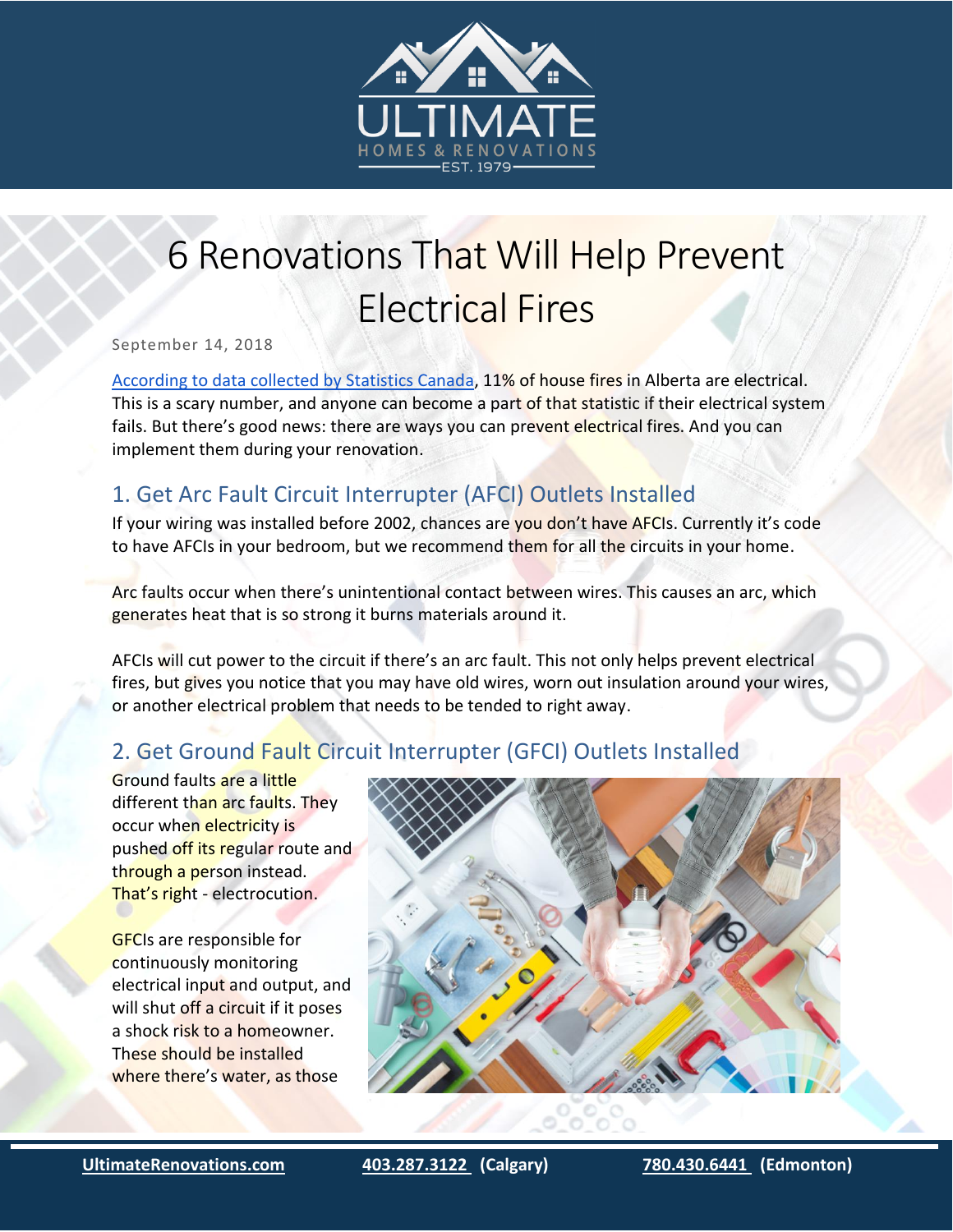

areas pose a greater risk. Think kitchens, bathrooms, and basements.

#### 3. Have Old Wiring Inspected and New Wiring Installed by a

#### Professional

Professional contractors and electricians advise an in-depth inspection every four years. A lot can change in that time, and you have no idea what's really going on behind those walls.

A renovation is a perfect time to have an electrical evaluation completed.

Depending on what the electrician finds, you may need some new wiring. Companies like Sun [Solar & Electrical Ltd. have renovation rewiring services](https://www.sunsolarelectrical.ca/service/wiring-renovations-additions-custom-homes/) that will have your home safe and sound as quickly as possible.

### 4. Add More Outlets

Older homes may have a lot of personality, but they don't always have that many electrical outlets. Or those electrical outlets are in the most inconvenient places for your needs.

When you begin renovating, ask yourself what's going to be happening in your new space. Are you going to have a huge media centre that makes all your friends super jealous? Are you creating a kitchen that will finally enable you to use your standing mixer, blender, and food processor?

Whatever you're doing, you should plan to include more outlets. Overloaded outlets are dangerous and unfortunately very common. Ask yourself: How many power bars are you using right now?

This is bad for your electrical system, and increases your chances of an electrical fire.

Plan to talk to your contractor about adding more outlets. In the meantime, unplug anything you aren't using. This will ease the strain on your electrical system, and actually cut down on phantom power use, which is good for your wallet.

# 5. Ask About Upgrading Your Electrical Panel

Do your lights flicker when you use the coffee maker? Are you constantly blowing fuses and tripping breakers?

i<br>I